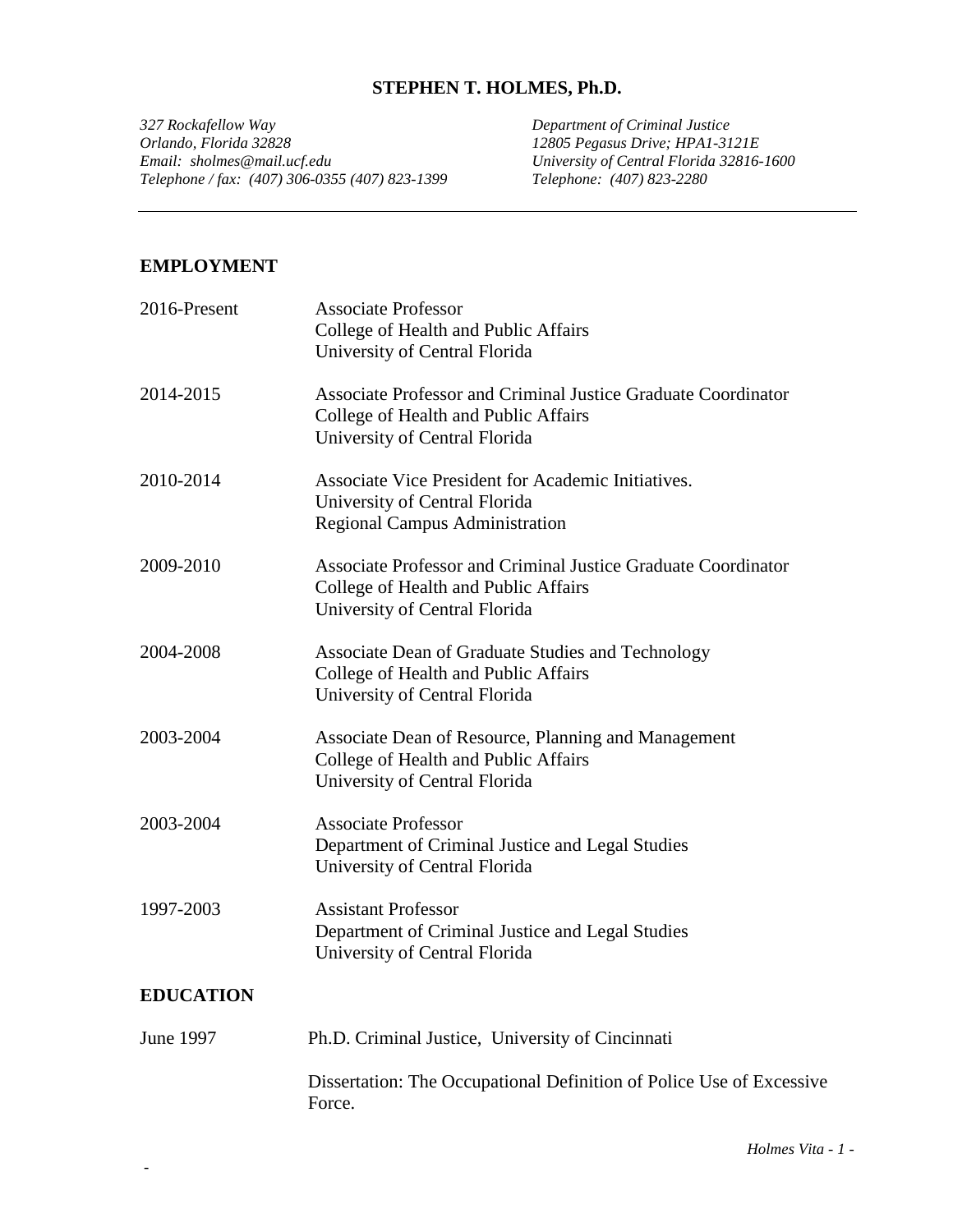| June 1990     | M.A. Sociology, University of Louisville                                                                                       |
|---------------|--------------------------------------------------------------------------------------------------------------------------------|
|               | Thesis Title: Women Who Kill: An Empirical Investigation of Female<br>Homicide Offenders in Kentucky 1979-1989                 |
| June 1988     | B.S., Justice Administration, University of Louisville,                                                                        |
| <b>AWARDS</b> |                                                                                                                                |
| April 2002    | Teaching Incentive Program Award (TIP), University of Central Florida                                                          |
| May 1991      | Graduate Dean Citation Award, University of Louisville                                                                         |
| <b>BOOKS</b>  |                                                                                                                                |
| 2010          | Holmes, Ronald and Stephen T. Holmes. Violence in the United States.<br>Taylor and Francis.                                    |
| 2010          | Holmes, Stephen and Ronald M. Holmes. Fatal Violence: Case Studies<br>and Analysis of Emerging Forms. Boca Raton: CRC Press    |
| 2009          | Holmes, Ronald and Stephen T. Holmes. Serial Murder. Third Edition.<br>Thousand Oaks, CA. Sage Publishing Company              |
| 2008          | Holmes, Stephen T and Ronald M. Holmes. Sex Crimes: Patterns and<br>Behavior. 3 <sup>nd</sup> Edition. Thousand Oaks, CA: Sage |
| 2008          | Holmes, Ronald M. and Stephen T. Holmes. Profiling Violent Crimes. 4rd<br>Edition. Thousand Oaks, CA: Sage.                    |
| 2006          | Stephen T. Holmes and Ronald M. Holmes. Sex Crimes: Patterns and<br>Behavior. 2 <sup>nd</sup> Edition. Thousand Oaks, CA: Sage |
| 2005          | Ronald M. Holmes and Stephen T. Holmes. Practical Suicide<br>Investigations. Thousand Oaks, CA: Sage.                          |
| 2003          | Stephen T. Holmes and Ronald M. Holmes. Emerging Forms of Cultural<br>Violence. Upper Saddle Creek, NJ: Prentice Hall          |
| 2002          | Holmes, Stephen T. and Ronald Holmes. Introduction to Criminal Justice:<br><i>The Players Perspective.</i> Mason, OH: Thomson  |
| 2002          | Holmes, Stephen. and Ronald. Holmes. Sex Crimes: Patterns and<br>Behavior. Thousand Oaks, CA: Sage                             |
| 2002          | Holmes, Ronald and Stephen Holmes. Current Perspectives on Sex Crimes<br>and Sexual Offending. Thousand Oaks, CA: Sage         |
| 2002          | Holmes, Ronald M. and Stephen T. Holmes. Profiling Violent Crimes. 3rd<br>Edition. Thousand Oaks, CA: Sage.                    |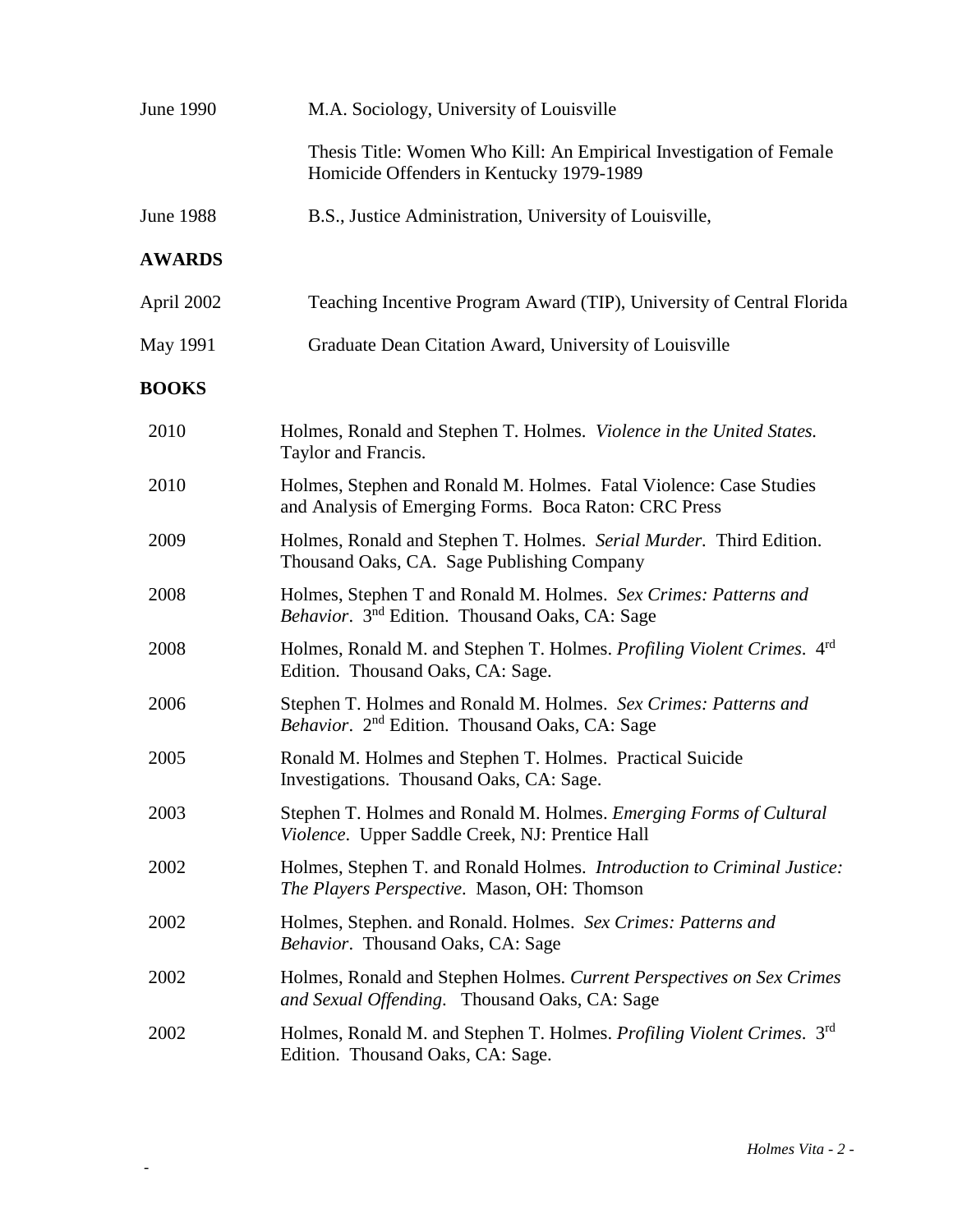| 2001 | Holmes, Ronald and Stephen T. Holmes. <i>Murder in America</i> . 2 <sup>nd</sup> Edition.<br>Thousand Oaks, CA: Sage |
|------|----------------------------------------------------------------------------------------------------------------------|
| 2001 | Holmes, Ronald M and Stephen T. Holmes. Mass Murder. Upper Saddle<br>Creek, NJ: Prentice Hall.                       |
| 1998 | Holmes, Ronald M and Stephen T. Holmes. Serial Murder: Second<br>Edition. Thousand Oaks, CA: Sage                    |
| 1998 | Holmes, Ronald M. and Stephen T. Holmes. Contemporary Perspectives<br>on Serial Murder. Thousand Oaks: CA: Sage.     |
| 1996 | Holmes, Ronald M. and Stephen T. Holmes. Profiling Violent Crime 2 <sup>nd</sup><br>Edition Thousand Oaks, CA: Sage. |
| 1994 | Holmes, Ronald M. and Stephen T. Holmes. (1994) Murder in America.<br>Thousand Oaks, CA Sage                         |

# **REFEREED ARTICLES**

| 2014 | Wolf, Ross, and Holmes, Stephen and C. Jones. (2014). Utilization and<br>satisfaction of volunteer law enforcement officers in the office of the<br>American sheriff: An exploratory nationwide study. Police Practice and<br>Research: An International Journal. (Accepted for publication.) |
|------|-----------------------------------------------------------------------------------------------------------------------------------------------------------------------------------------------------------------------------------------------------------------------------------------------|
| 2006 | Blevins, K. R., Cullen, F. T., Frank, J., Sundt, J. L., & Holmes, S. T.<br>(2006). Stress and Satisfaction Among Juvenile Correctional Workers: A<br>Test of Competing Models. Journal of Offender Rehabilitation, 44(2/3),<br>25p.                                                           |
| 2003 | Henych, Mark, Holmes, Stephen and Charles Mesloh. "Cyber Terrorism:<br>An Examination of the Critical Issues" Journal of Information Warfare.<br>Volume2, Number 2.                                                                                                                           |
| 2001 | King, W., Holmes, S., Henderson, M. and E. Latessa "The Community"<br>Corrections Partnership: Examining The Long Term Effects of Youthful<br>Participation in an Africentric Centered Youth Diversion Program". Crime<br>and Delinquency, Vol 47,4                                           |
| 2001 | Holmes, Stephen T., Tewksbury, Richard and Ronald Holmes. "Do I<br>Need to Publish? Or If I Don't Will I Perish?" Humanity and Society.<br>Vol. 24, no. 4 pgs 375-388.                                                                                                                        |
| 2000 | Bohm, R., Reynolds, M and Stephen. Holmes. "Perceptions Of<br>Neighborhood Problems And Their Solutions: Implications For<br>Community Policing." International Journal of Police Science and<br>Management Volume 23, No 4.                                                                  |
| 1999 | Holmes, Stephen T., Tewksbury, R. and Ronald Holmes "Fractured<br>Identity Syndrome: A New Theory of Serial Murder". Journal of<br>Contemporary Criminal Justice. Volume 115 (13).                                                                                                            |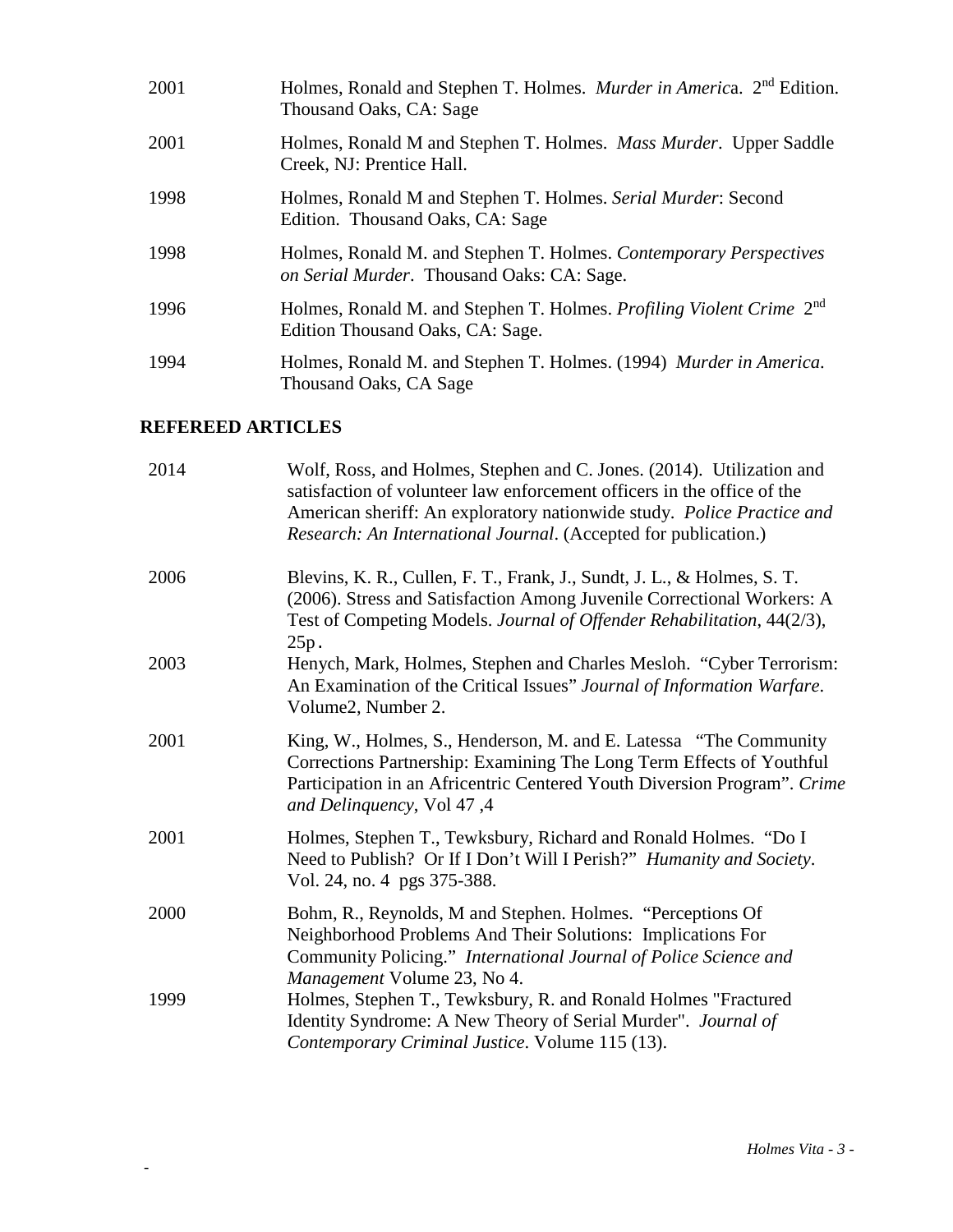| 1998 | Holmes, Stephen T. Reynolds, K. Michael and Ronald M. Holmes.<br>"Individual and Situational Determinants of Police Force: An<br>Examination of Threat Presentation". American Journal of Criminal<br><i>Justice</i> . Fall                                      |
|------|------------------------------------------------------------------------------------------------------------------------------------------------------------------------------------------------------------------------------------------------------------------|
| 1998 | Holmes, Ronald. H. Tewksbury, Richard and Stephen T. Holmes.<br>"Hidden JPEGS: A Functional Alternative to Voyeurism." Journal of<br>Popular Culture 32: (3) 17-29                                                                                               |
| 1997 | Jefferis, Eric, Holmes, Stephen T. and Robert Kaminski. "Citizens<br>Perceptions of a Critical Event: Examining the Effects of a Videotaped<br>Event." Journal of Criminal Justice 25:5.                                                                         |
| 1994 | Wooldrege, John, Latessa, Edward J., Hartman, Jennifer and Stephen T.<br>Holmes. "The Effectiveness of a Culturally Specific Community<br>Treatment Program for African American Juvenile Felons." Journal of<br>Crime and Justice. Volume 40, Number 4. October |
| 1993 | Vito, Gennaro F., Holmes, Stephen T., and Deborah Wilson. "Drug<br>Testing in Community Corrections: Results from a Four-Year Program."<br>The Prison Journal. Vol. 73, No. $3 & 4$ .                                                                            |
| 1991 | Holmes, Stephen T., Hickey, Eric and Ronald M. Holmes. "Female Serial<br>Killers: An Unknown Terror." Journal of Contemporary Criminal Justice.<br>December.                                                                                                     |
| 1989 | Holmes, Ronald M., Deburger, James, and Stephen T. Holmes. "Inside<br>the Mind of the Serial Killer." The American Journal of Criminal Justice.<br>Volume 13, No. 1                                                                                              |

# **NON-REFEEREED JOURNAL PUBLICATIONS**

| 2002 | Mesloh, C., Wolf, R. and Stephen Holmes. "A Pilot Study of the<br>Confounding Effects of "Jute" on Law Enforcement Canine Training"<br>Journal of the Academy of Canine Behavioral Theory, Fall, Vol. 1, No. 3 |
|------|----------------------------------------------------------------------------------------------------------------------------------------------------------------------------------------------------------------|
| 1999 | Holmes, Ronald and Stephen T. . Holmes "School Shootings: A<br>Country's Concern" Law and Order. June.                                                                                                         |
| 1997 | Holmes, Ronald M. Tewksbury, Richard and Stephen T. Holmes.<br>"Pornography on the Internet" Law and Order September. Pp. 63-64.                                                                               |
| 1993 | Holmes, Ronald M., Stephen T. Holmes, and Jerrie Unholz. "Female<br>Pedophilia: A Hidden Abuse." Law and Order. August.                                                                                        |
| 1992 | Holmes, Ronald M. and Stephen T. Holmes. "Understanding Mass<br>Murder: A Starting Point." Federal Probation. March.                                                                                           |
| 1989 | Holmes, Ronald M. and Stephen T. Holmes. (1989) "Multicide in<br>America," Knightbeat. Fall,.                                                                                                                  |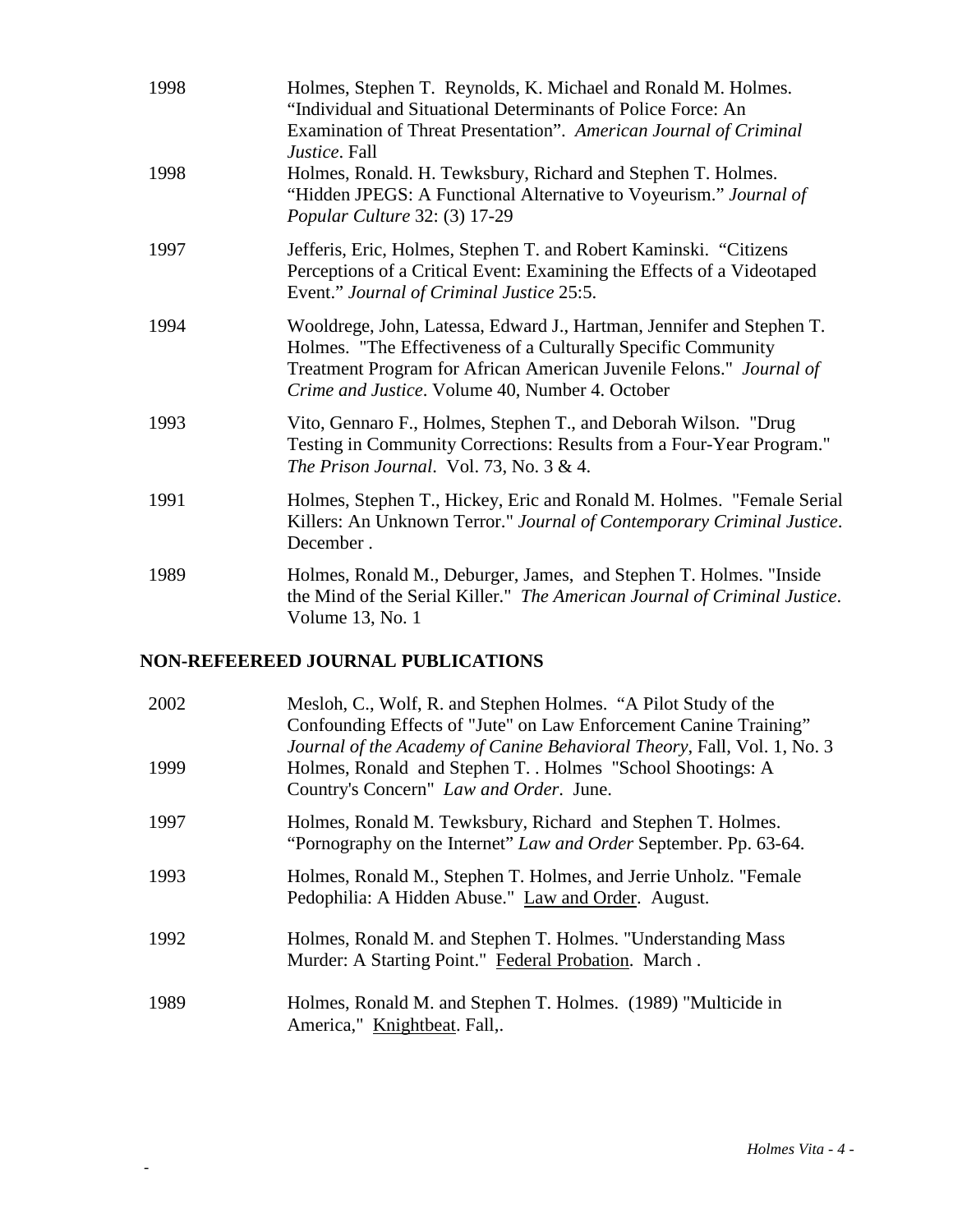## **NON-REFEEREED BOOK CHAPTERS AND REVIEWS**

| 2011 | Stephen Holmes. "Homicide, Serial and Mass Murder." In Handbook of<br>Deviant Behavior. Ed. Clifton Bryant. Taylor and Francis Publishers.                                                                                                                                                  |
|------|---------------------------------------------------------------------------------------------------------------------------------------------------------------------------------------------------------------------------------------------------------------------------------------------|
| 2003 | Stephen T. Holmes, M. Reynolds, S. Faulkner and R. Holmes.<br>"Individual and Institutional Determinants of Police Force: An<br>Examination of Threat Presentation" in . In Holmes and Holmes<br>Emerging Forms of Cultural Violence. Prentice Hall: Upper Saddle<br>River, NJ (Forthcoming |
| 2002 | Holmes, R., West, A. and Stephen T. Holmes. (2002) Letters from<br>Convicted and Alleged Serial Killers: A Content Analysis Serienmord.<br>(Ed.) Sebastian Scheerer.                                                                                                                        |
| 2000 | Holmes, Stephen T "Policing on the Web: Cyber Review of APB<br>Online". Policing: An International Journal of Police Strategies and<br>Management, Vol 23,3 pgs. 404-407.                                                                                                                   |
| 2000 | Faulkner, S. and S. Holmes. "Individual and Situation Determinates of<br>Law Enforcement Use of Force". In S. Faulker's Use of Force: Decision<br>Making and Legal Precedence. Columbus, OH: The Office of the<br>Attorney General. Pp. 95-124.                                             |
| 1999 | Holmes, Stephen T., Hickey, Eric and Ronald M. Holmes. "Female Serial<br>Murderesses: Constructing Differentiated Typologies" in Elliott Leyton's<br>(ed.) Serial Murder. Ashgate Publishing.                                                                                               |
| 1999 | Vito, Gennaro., Holmes, Stephen T., Keil, Thomas J and Deborah Wilson.<br>"Drug Testing in Community Corrections." In M. Dantzker et al.<br>Practical Applications in Criminal Justice Statistics. Butterworth,<br>Boston, Heinemann (REPRINT)                                              |
| 1998 | Holmes, Stephen T., Hickey, Eric and Ronald M. Holmes. "Female Serial<br>Murderesses: The Unnoticed Terror" in Holmes and Holmes (ed).<br>Contemporary Perspectives on Serial Murder. Sage: Beverly Hills, CA.                                                                              |
| 1998 | Holmes, Stephen. Holmes, Ronald and James Deburger "Inside the Mind"<br>of the Serial Murderer" in Holmes and Holmes (ed). Contemporary<br>Perspectives on Serial Murder. Sage: Beverly Hills, CA. (REPRINT)                                                                                |
| 1998 | Holmes, Stephen T. and Ronald M. Holmes. "Selected Problems in Serial<br>Murder Investigations" in Holmes and Holmes (ed). Contemporary<br>Perspectives on Serial Murder. Sage: Beverly Hills, CA.                                                                                          |
| 1995 | Holmes, Ronald M. and Stephen T. Holmes. "Understanding Mass<br>Murder: A Starting Point." in Leonard Glick's Criminology. Allyan and<br>Bacon p.232-239.                                                                                                                                   |

# **CURRENT BOOKS AND PAPERS IN PROGRESS**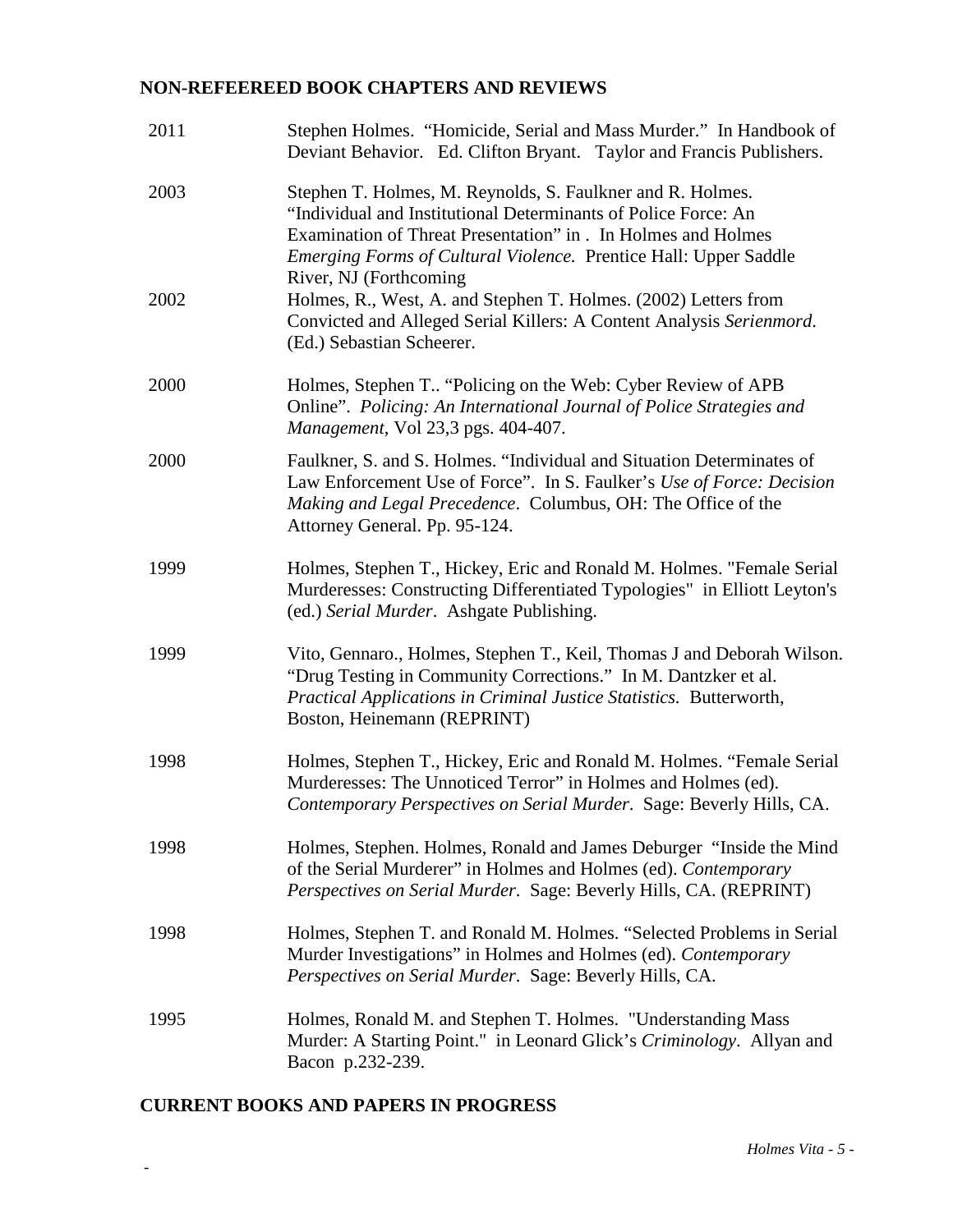| 2015 | Holmes, Stephen T. Sex Crimes: Offenders and Investigations. A<br>Reader, Cognella.                            |
|------|----------------------------------------------------------------------------------------------------------------|
| 2016 | Holmes, Stephen T. Sex Crimes: Patterns and Motivations. 4th Edition.<br>Sage Publications. Thousand Oaks, CA. |
| 200X | Holmes, Stephen T. "Hip-hop Homicide: The Cultural Transmission of<br>Violence in Contemporary America."       |
| 200X | Holmes, Stephen T. (200X) "Defining a Consensus: Expert Opinions vs.<br>the Profession – What Really Matters". |

# **EVALUATION REPORTS DELIVERED**

| 2006 | Holmes, Stephen T. "Technical Assistance Manual: 311 in Orange<br>County Florida." Office of Community Oriented Policing Services, US.<br>Department of Justice. Washington, DC                                                                                                                     |
|------|-----------------------------------------------------------------------------------------------------------------------------------------------------------------------------------------------------------------------------------------------------------------------------------------------------|
| 2006 | Holmes, Stephen T. "Evaluation of 311 in Orange County Florida."<br>Office of Community Oriented Policing Services, US. Department of<br>Justice. Washington, DC.                                                                                                                                   |
| 1999 | Frank, James. and Stephen. Holmes. "Defining the Appropriate<br>Parameters of the Use of Force Within Juvenile Correctional Facilities:<br>An Exploratory Analysis of Officers' Opinions and Perceptions" Final<br>Report Delivered to the Ohio Department of Youth Services. August, 16,           |
| 1999 | Holmes, Stephen T. and Christine Famega Phoenix Arizona,: Non-<br>emergency Call Site Report. Submitted to the University of Cincinnati's<br>Criminal Justice Research Center in partial requirements for NIJ's grant<br>"An Assessment to Four Approached to Handling Citizen Calls for<br>Service |
| 1999 | Holmes, Stephen T. and K. Michael Reynolds "Osceola County Sheriffs"<br>Office Problem Solving Grant" Submitted to the Osceola County Sheriffs<br>Office and the Office of Community Oriented Police, Washington DC                                                                                 |
| 1995 | Latessa, Edward, Barton, Shannon and Stephen T. Holmes. Report to<br>Clermont County Juvenile Court. June                                                                                                                                                                                           |
| 1995 | Latessa, Edward, Holmes, Stephen T. and William King. Evaluation<br>Report on the Effectiveness of the Hamilton County Juvenile Court's<br><b>Community Corrections Partnership. March</b>                                                                                                          |

# **GRANTS PROPOSALS FUNDED**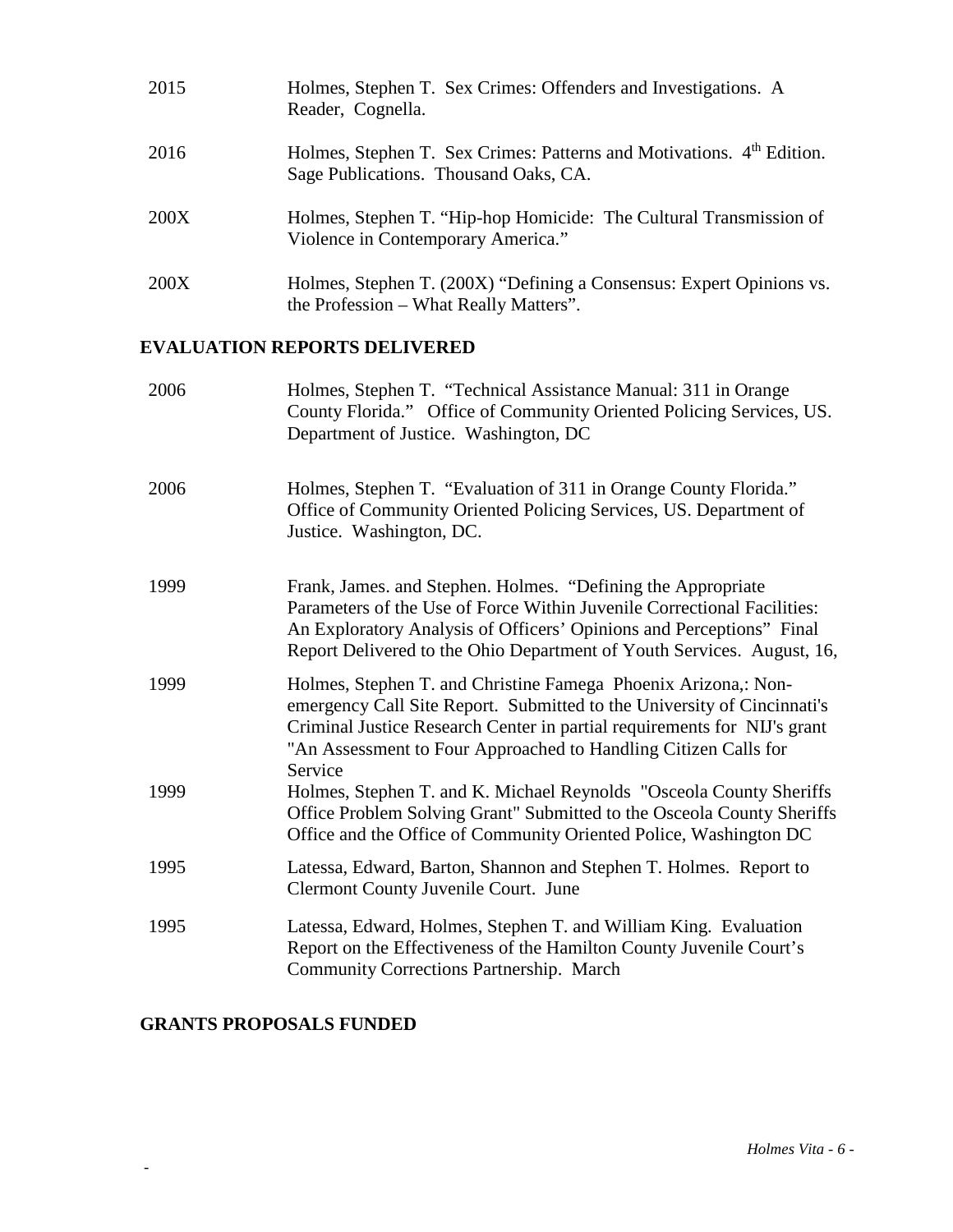| 2002 | Lawther, Wendell and Stephen T. Holmes. An Evaluation of the Greater<br>Orlando Incident Management Program. University of Central Florida,<br><b>DSR</b> Grant (\$7,500)                                                                                                                                                    |
|------|------------------------------------------------------------------------------------------------------------------------------------------------------------------------------------------------------------------------------------------------------------------------------------------------------------------------------|
| 2001 | Holmes, Stephen and Bernard McCarthy. An Evaluation of Orange<br>County's 311 System. Office of Community Oriented Policing Service:<br>Washington, DC. \$125,000                                                                                                                                                            |
| 1998 | Green-Mazerolle, Lorraine., Eck, John., Frank, James and Stephen T.<br>Holmes Reducing Non-Emergency Calls to 9-1-1. An Assessment to Four<br>Approached to Handling Citizen Calls for Service. Submitted to the<br>National Institute of Justice's 311/911 Solicitation (March 23, 1998)<br>\$400,000. Funded NIJ 07/11/98. |
| 1998 | Holmes, Stephen and Samuel Faulkner (1998-9) Court Room and Court<br>Actor Security: A Training Proposal to the Attorney Generals Office.<br>April 1998                                                                                                                                                                      |
| 1998 | Holmes, Stephen T. and K. Michael Reynolds. Decision Making in<br>Police-Citizen Encounters: A Factorial Approach. University of Central<br>Florida, DSR Grant (\$7,500)                                                                                                                                                     |
| 1998 | Bohm, Robert, Reynolds, K. and Stephen T. Holmes. Crime Mapping.<br>US Department of Justice and the Osceola County Sheriffs Office.<br>$(\$5,200)$                                                                                                                                                                          |

# **GRANTS PROPOSALS WRITTEN/SUBMITTED (NOT FUNDED)**

| 2000 | Lawther, Wendall and Stephen T. Holmes. "An Evaluation of the Greater<br>Orlando Incident Management Program". Submitted to the National<br>Center for Simulation and Training. December. \$50,000                                                                                                                    |
|------|-----------------------------------------------------------------------------------------------------------------------------------------------------------------------------------------------------------------------------------------------------------------------------------------------------------------------|
| 1999 | Reynolds, K. Michael, Watkins, R. and Stephen T. Holmes. "Crime<br>Analysis" A National Examination of the Roles, Responsibilities, and<br>Resources Requirements of Crime Analysts in the United States.".<br>Submitted to the National Institute of Justice's Investigator Initiated<br>Solicitation (December)     |
| 1998 | Holmes, Stephen T., Reynolds, K. Michael, King, William R. and Robert<br>H. Langworthy. "The Impact of the Institutional Environment on<br>Municipal Police Organizations." Submitted to the National Institute of<br>Justice's Solicitation for Policing Research and Evaluation Solicitation<br>(July 20) \$202,000 |
| 1998 | Surrette, Raymond, Holmes, Stephen T, and Michael Reynolds. "The<br>Organizational Impact of Compstat on Crime Reporting in New Orleans,<br>Louisiana." Submitted to the National Institute of Justice's Investigator<br>Initiated Solicitation. \$266,333.54 (Resubmittal)                                           |
| 1997 | K Michael Reynolds, Holmes, Stephen T., and Ray Surrette. (1997) The<br>Organizational Impact of Compstat on Crime Reporting in New Orleans,<br>Louisiana. Submitted to the National Institute of Justice's Investigator<br>Initiated Solicitation \$266,333.54                                                       |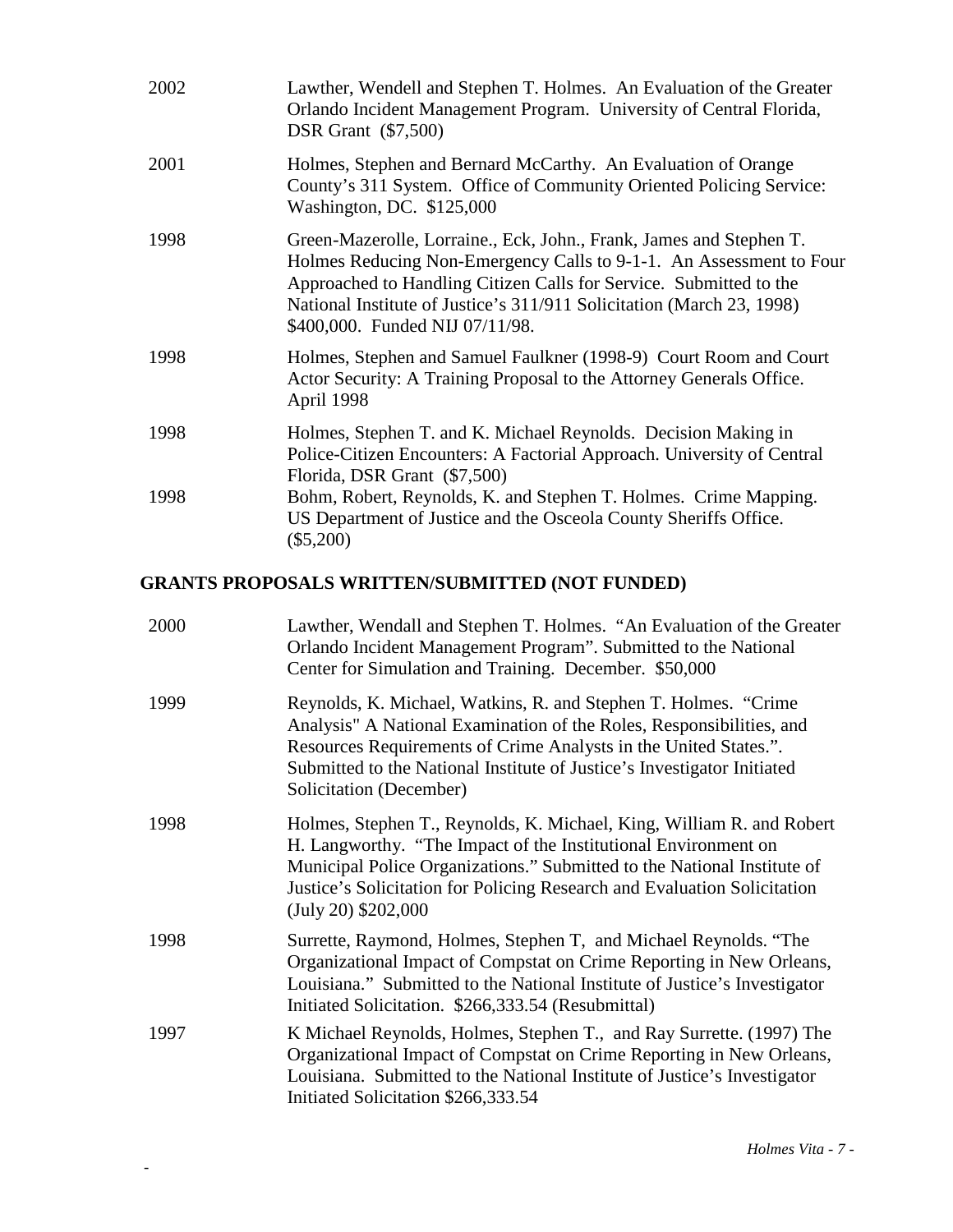# **NATION & INTERNATIONAL SPEAKING ENGAGEMENTS AND PAPERS DELIVERED**

| 2013 | Holmes, Stephen T. Future of Mass Victimization. Quantico, VA: FBI<br>Behavioral Sciences Unit. February 2013.                                                                                                                                                                                                                                                                                                                  |
|------|---------------------------------------------------------------------------------------------------------------------------------------------------------------------------------------------------------------------------------------------------------------------------------------------------------------------------------------------------------------------------------------------------------------------------------|
| 2011 | Holmes, Stephen T. Profiling Violent Crimes. Paper Delivered to the<br>International Conference of the Korean National Police Academy. Seoul,<br>South Korea.                                                                                                                                                                                                                                                                   |
| 2000 | Holmes, S. and J. Frank Predictors of Force Decisions in Correctional<br>Facilities: Results of a Statewide Study. Paper presented at the 37 Annual<br>Meeting of the Academy of Criminal Justice Sciences Conference in New<br>Orleans, LA. March 24, 2000: Panel 340 (Supermax Prisons and Inmate<br>Behavior.                                                                                                                |
| 2000 | Bohm, R. Reynolds, M. and S. Holmes Community Policing: Partnership<br>with Whom? Paper presented at the 37 Annual Meeting of the Academy<br>of Criminal Justice Sciences Conference in New Orleans, LA. March 24,<br>2000: Panel 318 (Community Policing: What About the Community?)                                                                                                                                           |
| 1999 | Holmes, Stephen T. Frank, James, Sundt, Jody and Francis T. Cullen<br>(1999) "The Use of Force by Juvenile Correctional Personnel: Does<br>Correctional Ideology, Institutional Type and Custodial Responsibility<br>Matter" At the "The Impact of Risk Assessment and Personnel Attitudes<br>on Juvenile Justice Processing" Panel, Academy of Criminal Justice<br>Sciences Meeting in Orlando, Florida March 13 <sup>th</sup> |
| 1999 | Holmes, Ronald M. Tewksbury, Richard T. and Stephen T. Holmes.<br>Pornography on the Internet: A Look at the Impact of Primary, Secondary<br>and Repeat Victimization. Academy of Criminal Justice Sciences<br>Orlando. March                                                                                                                                                                                                   |
| 1998 | Holmes, Stephen. Participant at the "Non-emergency Call System<br>Assessment Kickoff Meeting". National Institute of Justice and the Office<br>of Community Oriented Policing Services, Washington, DC. December<br>15.                                                                                                                                                                                                         |
| 1998 | Holmes. Stephen T. Holmes. Ronald M. and Richard Tewksbury.<br>"Hidden Jpegs: A Functional Alternative to Voyeurism" 35 <sup>th</sup> Annual<br>Meeting of the Academy of Criminal Justice Sciences. Albuquerque, New<br>Mexico.                                                                                                                                                                                                |
| 1998 | Holmes., Stephen T., Reynolds, Michael., Holmes, Ronald M. and<br>Faulkner, Samuel. "Individual and Situational Determinants of Police<br>Force: An Examination of Threat Presentation" 35 <sup>th</sup> Annual Meeting of<br>the Academy of Criminal Justice Sciences. Albuquerque, New Mexico.                                                                                                                                |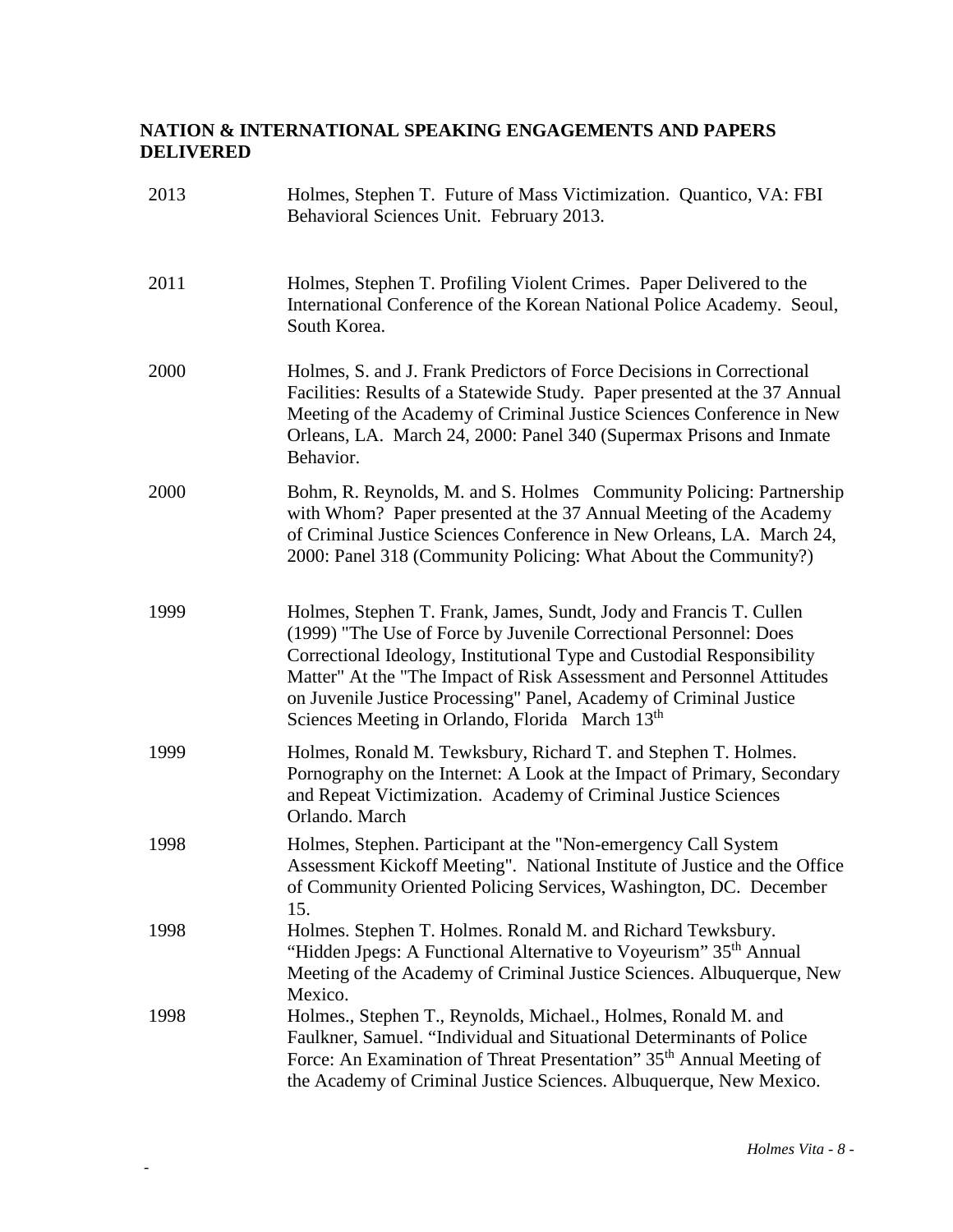| 1997 | Holmes, Stephen T. and Samuel Faulkner "Less Than Lethal Force<br>Options" 1997 Ohio Attorney General's Conference on Law<br>Enforcement. October                                                                                                              |
|------|----------------------------------------------------------------------------------------------------------------------------------------------------------------------------------------------------------------------------------------------------------------|
| 1997 | Holmes, Stephen T. and Samuel Faulkner "Defining the Parameters of<br>Appropriate Force." Academy of Criminal Justice Sciences, Louisville,<br>KY March                                                                                                        |
| 1996 | Holmes, Stephen T. and Eric Jefferis. "Citizens Perceptions of a Critical<br>Event: Examining the Effects of a Videotaped Event." Academy of<br>Criminal Justice Sciences. March                                                                               |
| 1996 | Holmes, Stephen T. and Raymond Downs "The Use of Technology to<br>Enhance Police Field Operations." Community Council Meeting, Dallas<br>Texas, October.                                                                                                       |
| 1996 | Holmes, Stephen T. "In Search of the Occupational Definition of<br>Appropriate Police Force: Some Preliminary Findings." American<br>Society of Criminology, Chicago, Ill. Nov                                                                                 |
| 1995 | Wooldrege, John, Latessa, Edward J., Hartman, Jennifer and Stephen T.<br>Holmes. "The Effectiveness of a Culturally Specific Community<br>Treatment Program for African American Juvenile Felons." Academy of<br>Criminal Justice Sciences. Chicago, Ill March |
| 1993 | Holmes, Stephen T. "The Determinants of the Police Division of Labor."<br>Midwest Criminal Justice Association. Fall                                                                                                                                           |
| 1992 | Latessa, Edward J. and Stephen T. Holmes. "Testing the Effects of a<br>Mandatory Parenting Program." Midwest Criminal Justice Association.<br>Fall.                                                                                                            |
| 1992 | Holmes, Stephen T., Vito, Gennaro and Deborah Wilson. "Drug Testing<br>in Community Corrections." The Academy of Criminal Justice Sciences.<br>March                                                                                                           |
| 1992 | Holmes, Stephen T. "Hate Groups and Homicide." The Academy of<br>Criminal Justice Sciences. March                                                                                                                                                              |
| 1991 | Holmes, Stephen T. "Women Who Kill: A Test of Pollak's Chivalry<br>Hypothesis." Midwest Criminal Justice Association. Fall                                                                                                                                     |
| 2005 | Holmes, Stephen T. "Homicide Investigation and Psychological<br>Profiling." Invited address to the students and faculty at Central<br>Connecticut State University.                                                                                            |

### **UNIVERSITY AND PROFESSIONAL SERVICE:**

# **UNIVERSITY COMMIITTEES**

-

2014-2015 *Regional Campus Administration Business Services Director Search Committtee,* University of Central Florida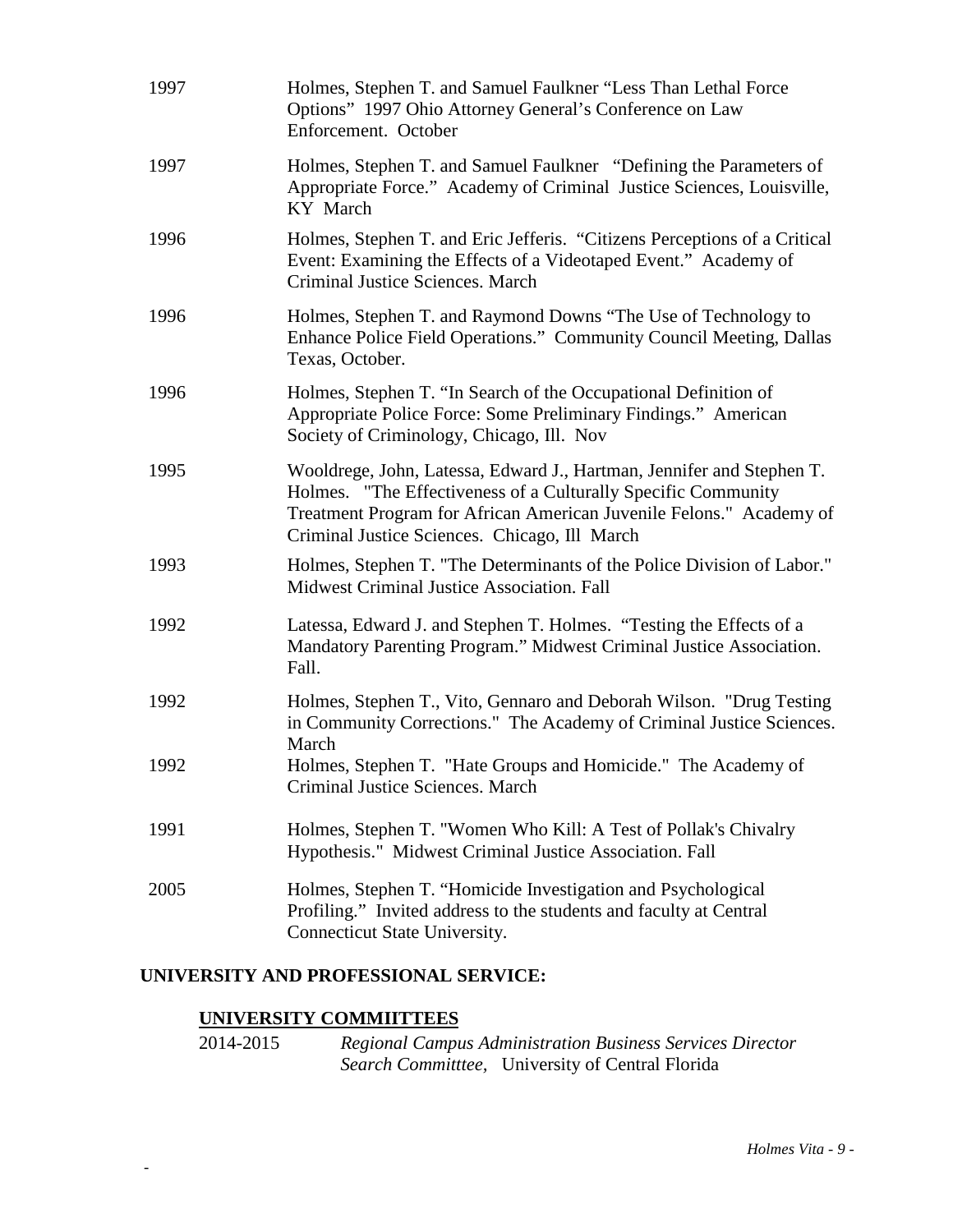| 2011-2012  | Regional Campus Review Committee. University of Central<br>Florida                                                                                   |
|------------|------------------------------------------------------------------------------------------------------------------------------------------------------|
| 2010-2014  | Distance Learning Advisory Committee. University of Central<br>Florida.                                                                              |
| 2011-2014  | Corporate Education Advisory Board. University of Central<br>Florida.                                                                                |
| 2011-2014  | University Strategic Planning Committee. University of Central<br>Florida                                                                            |
| 2009-2010  | College of Graduate Studies Presidential and Trustee Fellowship<br>Committee. University of Central Florida.                                         |
| 2003-2007  | Graduate Strategic Planning Committee. University of Central<br>Florida.                                                                             |
| 2005, 2007 | <b>Undergraduate Teaching Equipment, Selection Committee</b>                                                                                         |
| 2001       | Undergraduate Education Conversations University of Central<br>Florida, Provost Office Meetings on Excellence in Undergraduate<br>Education. March 9 |
| 2005       | Faculty Center for Teaching and Learning. University of<br>Central Florida, Advisory Board                                                           |

# **COLLEGE COMMITTEES**

| 2015-Present  | Faculty Council, College of Public Affairs                                                       |
|---------------|--------------------------------------------------------------------------------------------------|
| 2014- Present | Coordinators Council, Public Affairs Doctoral Program                                            |
| 2014-Present  | Graduate Council, College of Health and Public Affairs                                           |
| 2014-2015     | PAF Faculty Search Committee for Cluster Hires                                                   |
| 1999-2001     | College of Health and Public Affairs, Research Committee                                         |
| 1999-2000     | College of Health and Public Affairs, Department of Criminal<br><b>Justice Awards Committee.</b> |
| 2001          | Public Affairs PhD., Statistic Qualifying Exam. Second Reader                                    |
| 2002          | Public Affairs PhD., Statistic Qualifying Exam. First Reader,<br>Spring and Summer               |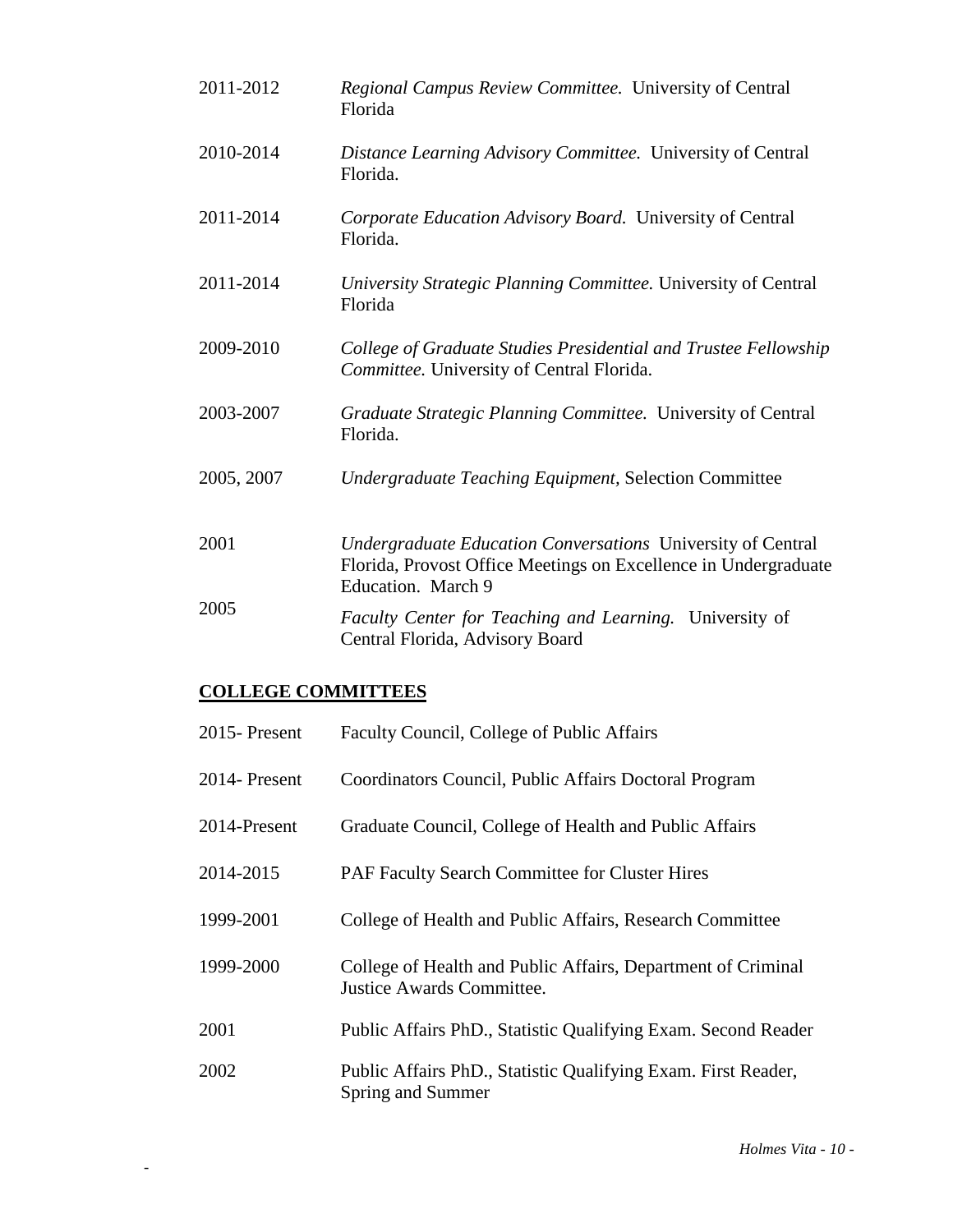2003-Present COHPA Graduate Council.

# **DEPARTMENT COMMITTEES**

| $2015$ – Present | <b>Faculty Search Committee, Chair</b> |
|------------------|----------------------------------------|
| 2014-Present     | Doctoral Program Committee             |
| 2014- Present    | Graduate Program Committee             |
| 1997-2003        | <b>Faculty Search Committee</b>        |
| 1997-2003        | Undergraduate Curriculum Committee     |
| 1997-2003        | Graduate Curriculum Committee          |
| 1999-2000        | <b>Nominations Committee</b>           |
| 2001-2003        | Ph.D. Planning Committee               |
| 2004-Present     | Graduate Program Committee             |

## **OTHER SERVICE**

| 2015 | Panel Speaker: Success in Graduate School. College of Graduate<br>Studies, University of Central Florida. University wide orientation                                                                           |
|------|-----------------------------------------------------------------------------------------------------------------------------------------------------------------------------------------------------------------|
| 1996 | Panel Moderator for "Community Policing and Problem Solving."<br>National Institute of Justice's Annual Research and Evaluation<br>Conference. Washington, DC August                                            |
| 1997 | Panel Moderator for "Domestic Violence Initiatives." National<br>Institute of Justice's Locally Initiated Cluster Conference.<br>Washington, DC January                                                         |
| 1997 | Panel Moderator for "Getting Started in Collaborations." National<br>Institute of Justice's Locally Initiated Cluster Conference.<br>Washington, DC January,                                                    |
| 1997 | Panel Moderator for "Results from Evaluations of Technological<br>Advancements in Security and Crime Prevention." Annual Meeting<br>of the Academy of Criminal Justice Sciences. Louisville,<br>Kentucky, March |
| 1997 | Panel Moderator for "Role of Police Managers in Research."<br>National Institute of Justice's Locally Initiated Cluster Conference.<br>Washington, DC January                                                   |
| 1998 | "NIJ Peer Panel for Solicitation for Policing Research and<br>Evaluation." Locally Initiated Section. August 12. Washington,<br>DC, U.S. Department of Justice.                                                 |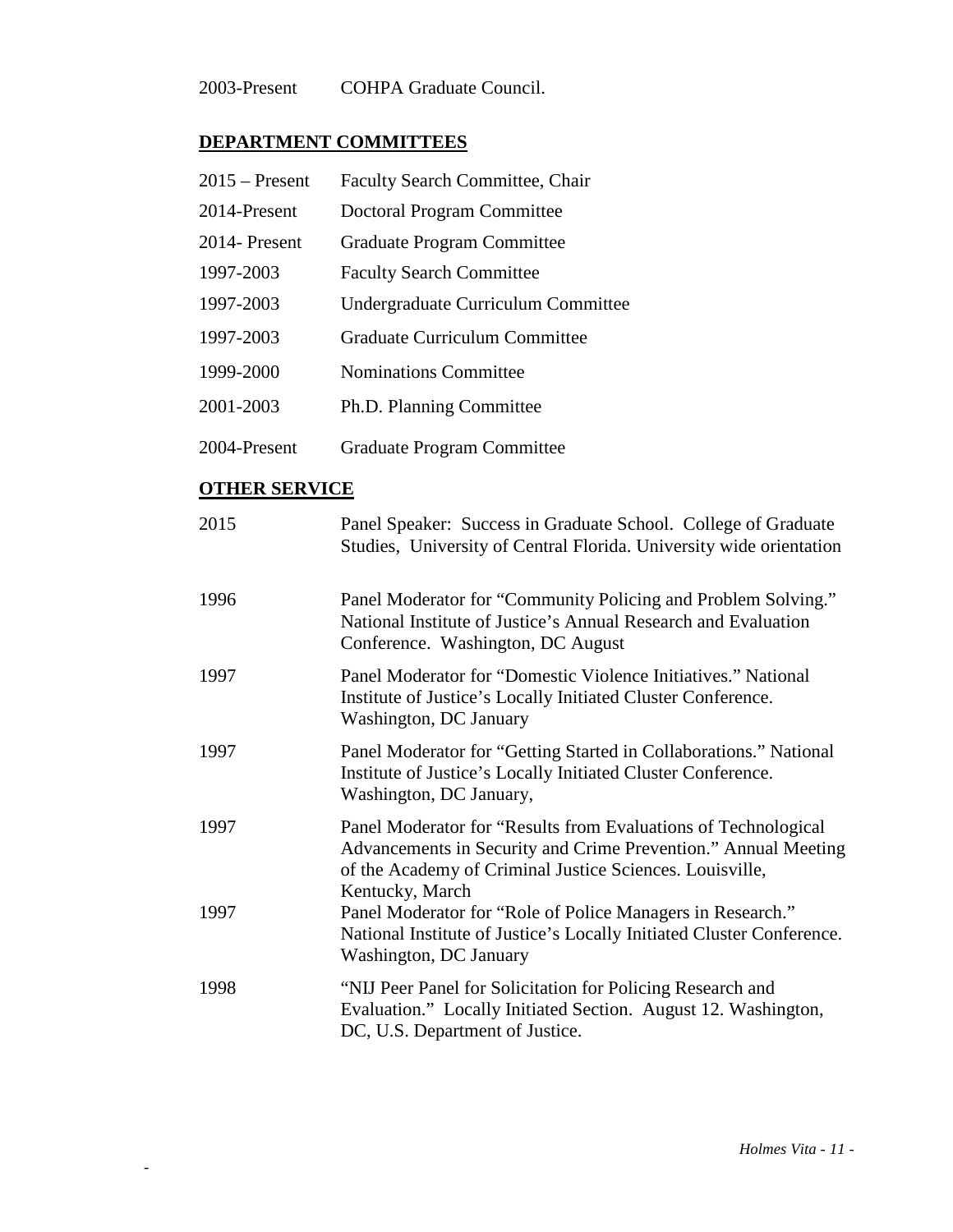| 1998         | NIJ Peer Panel for Solicitation for Policing Research and<br>Evaluation." Measuring What Matters Section. August 12.<br>Washington, DC, U.S. Department of Justice.                                          |
|--------------|--------------------------------------------------------------------------------------------------------------------------------------------------------------------------------------------------------------|
| 1998         | Moderator and Discussant for "Controlling Police Use of Force"<br>Panel" at the Academy of Criminal Justice Sciences Meeting in<br>Albuquerque New Mexico. March.                                            |
| 1998-1999    | Academy of Criminal Justice Sciences. Local Arrangement<br>Committee. Orlando, Florida                                                                                                                       |
| 1999-Present | Book Review editor for the journal <i>Policing: An International</i><br>Journal of Police Strategies and Management                                                                                          |
| 1999         | Panel Moderator "The Impact of Risk Assessment and Personnel<br>Attitudes on Juvenile Justice Processing". At the Academy of<br>Criminal Justice Sciences Meeting in Orlando, Florida March 13 <sup>th</sup> |
| 2001         | "Office of Community Oriented Policing Services Cluster<br>Conference on the Implementation of 311 Systems." Washington,<br>DC: U.S. Department of Justice. February 26-27                                   |
| 2001         | "NIJ Peer Panel for Investigator Initiated Solicitation." Panel:<br>Violence and Other Crime. Washington, DC: U.S. Department of<br>Justice. February 28                                                     |

# **THESISES AND DISSERTATIONS**

| 2014 | Member | Sean Armstrong. "Male College Presidents with Children:         |
|------|--------|-----------------------------------------------------------------|
|      |        | Pasts Recollections on Perceptions of Work-Life Balance.'       |
|      |        | University of Central Florida. College of Education. (In        |
|      |        | Progress)                                                       |
| 2014 | Member | Gail Humiston. "Offender Reentry: A Mixed Model Study of        |
|      |        | Interorganizational Commitment to Partnership." University of   |
|      |        | Central Florida. Ph.D. Program in Public Affairs                |
|      |        | (COMPLETE)                                                      |
| 2012 | Chair  | Jeffrey McDonald. "Peace Officer Burnout: An Examination        |
|      |        | of Burnout Among Peace Officers in Central Florida."            |
|      |        | University of Central Florida. Ph.D. Program in Public          |
|      |        | Affairs. (COMPLETE)                                             |
| 2011 | Chair  | Schaefer, Jay. "Access to Health Care and Providers in the      |
|      |        | Greater Central Florida Region.' University of Central Florida, |
|      |        | PhD. Program in Public Affairs. (COMPLETE)                      |
|      |        |                                                                 |
| 2008 | Chair  | Miller, Mike. "Examining the Effect of Organizational Policy    |
|      |        | Change on Taser Effectiveness." University of Central           |
|      |        | Florida, Ph.D. Program in Public Affairs. (COMPLETE)            |
| 2009 | Member | Amber Dukes. "Factors mediating attraction to individuals       |
|      |        | with psychopathic traits" University of Central Florida.        |
|      |        | Department of Psychology. Honors in Major (COMPLETE             |
|      |        |                                                                 |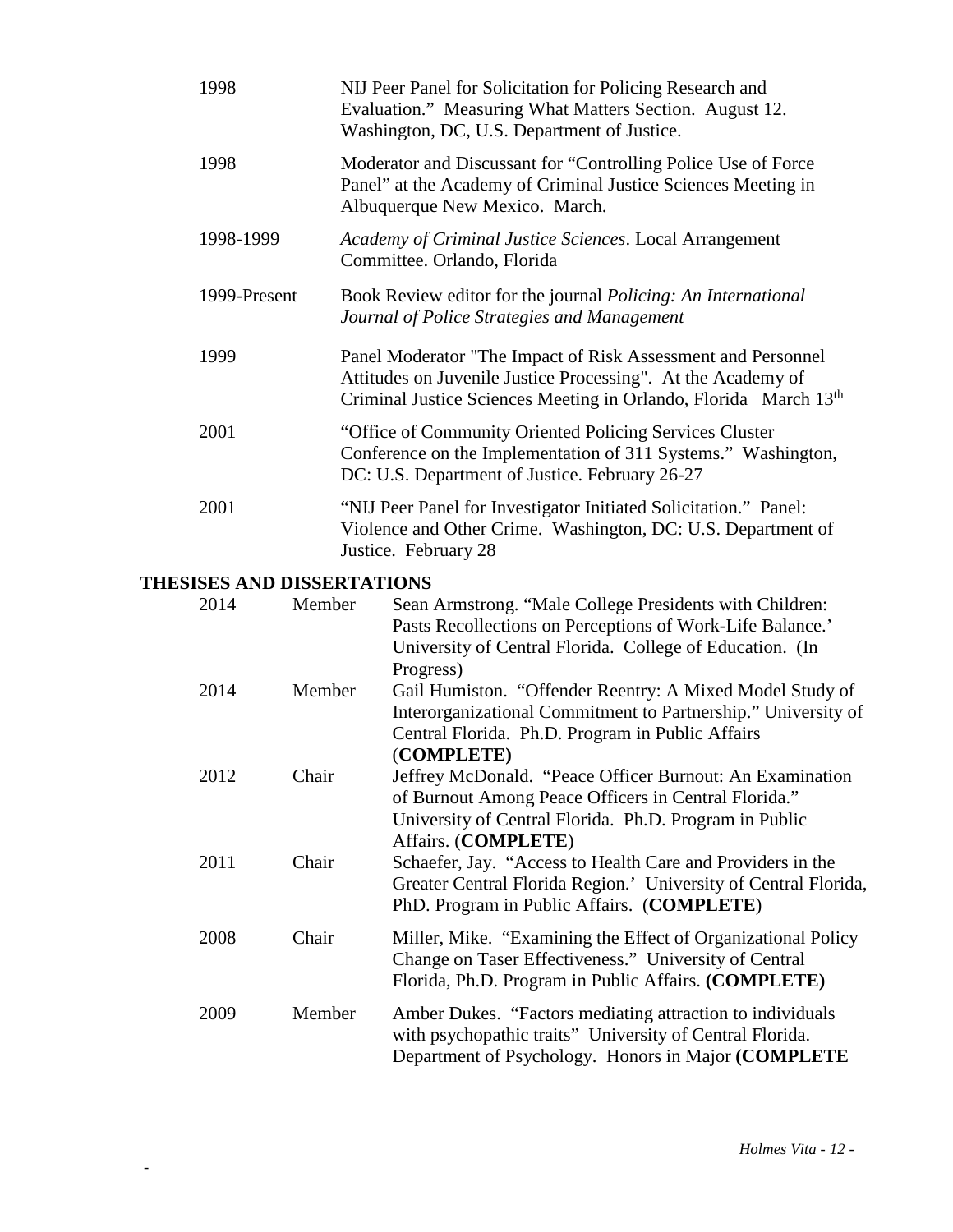| 2007 | Chair  | Houghland, Steven "Exploring the Impact of Law Enforcement<br>Accreditation: Do Outside Licensing Boards Decrease Civil<br>Liability." University of Central Florida, PhD. Program in<br>Public Affairs. (COMPLETE)                        |
|------|--------|--------------------------------------------------------------------------------------------------------------------------------------------------------------------------------------------------------------------------------------------|
| 2003 | Chair  | Melsoh, Charles. (July, 2003). "An Examination Of Canine<br>Use Of Force In The State Of Florida". University of Central<br>Florida, PhD. Program in Public Affairs. (COMPLETE)                                                            |
| 2003 | Chair  | Henych, Mark, (September 29, 2003) "Perceptions of<br>Computer Crime in the State of Florida and Future Policy."<br>University of Central Florida, PhD. Program in Public Affairs.<br>(COMPLETE)                                           |
| 2014 | Member | Hummiston, Gail, Offender Reentry: A Mixed Model Study of<br>Interorganization Commitment to Partnerhsip. University of<br>Central Florida, Ph.D. Program in Public Affairs (Defense<br>Schedule Nov 4, 2014)                              |
| 2008 | Member | Polcynski, Christa, "The Driving Force: A comparative<br>analysis of gang-motivated firearm homicides." University of<br>Central Florida. Ph.D. in Applied Sociology. (COMPLETE)                                                           |
| 2008 | Member | Ferrandion, Joseph. Evidence Based Policies on Sex Offender<br>Treatment and Confinements. University of Central Florida,<br>Ph.D. Program in Public Affairs (COMPLETE)                                                                    |
| 2006 | Member | Russo, Charles. "AVL and Response Tome Reduction: Image<br>and Reality." University of Central Florida, Ph.D. Program in<br><b>Public Affairs. (COMPLETE)</b>                                                                              |
| 2003 | Member | Devenny, Joah. "Critical Digital Infrastructure Protection and<br>the Intergovernmental Activities of Information Technology<br>Directors in Florida County." University of Central Florida,<br>PhD. Program in Public Affairs. (COMPLETE) |
| 2003 | Member | Ferguson, Christopher. "Development and Validation of a<br>Defendant and Offender Screening Tool for Psychopathy in<br>Inmate Populations." University of Central Florida, PhD.<br>Program in Clinical Psychology. (COMPLETE)              |

# **COMMUNITY ADDRESSES**

| 1998 | "Technology and Law Enforcement: What to Expect in the 21 <sup>st</sup><br>Century." East Orlando Chapter of the Kiawana's Club. August   |
|------|-------------------------------------------------------------------------------------------------------------------------------------------|
| 2014 | 18<br>Profiling Violent Offenders. Valencia Community College, East<br>Campus                                                             |
| 2014 | Protecting Our Nations Youth, Valencia Community College, East<br>Campus                                                                  |
| 2012 | Profiling Violent and Serial Crime. Florida Department of Law<br>Enforcement. Kissimmee Florida at the Osceola County Sheriffs<br>Office. |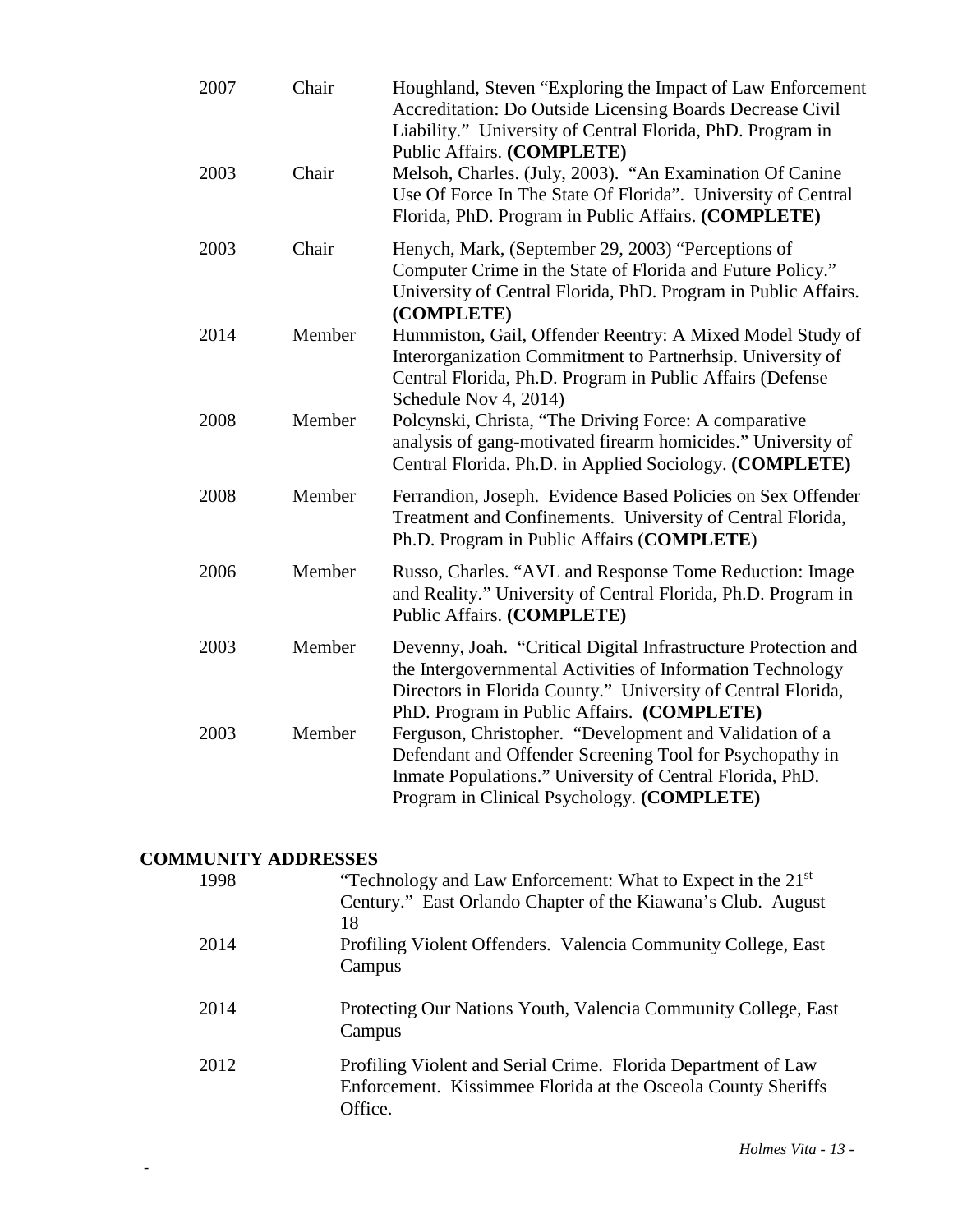| 2012 | Pedophiles and Hebephiles: Protecting Our Nations Youth. Central<br>Florida Sex Offender Task Force. Osceola County Sheriffs Office. |
|------|--------------------------------------------------------------------------------------------------------------------------------------|
| 2008 | "Protecting our Children" Invited Speaking engagement for the                                                                        |
|      | Orlando Bar Association to Teachers and Administrations of                                                                           |
|      | Orange County Public Schools.                                                                                                        |
| 2002 | "3-Digit Non-Emergency Numbers and Its Impact on Local                                                                               |
|      | Governance" Orange County Public Safety Answering Points, June                                                                       |
| 2000 | "Policing in a Free Society". World Alliance of the Central Police                                                                   |
|      | University." Sponsored by the Taiwanese Chamber of Commerce.                                                                         |
|      | Orlando, FL (October 9)                                                                                                              |

### **REVIEWER FOR PROFESSIONAL JOURNALS**

American Journal of Police American Journal of Criminal Justice Policing: An International Journal of Police Strategies and Management Sage Publications Criminal Justice and Behavior Homicide Studies

#### **MAJOR AREAS OF INTEREST**

Community Policing Police Policy Development Program Evaluation Violent Crime and Homicide Community Crime Prevention Theories of Social Control, Deterrence and Regulation

### **TEACHING EXPERIENCE:**

#### **Undergraduate**

Criminal Justice System, University of Central Florida Data Analysis, University of Central Florida Policing in the Twentieth Century, University of Cincinnati. History and Philosophy of Criminal Justice, University of Cincinnati. Sex Offenders and the Criminal Justice System, University of Central Florida Police and Society, University of Central Florida Origins of Criminal Justice, University of Central Florida

#### **Masters**

Applied Criminal Justice Research Methods, University of Central Florida Quantitative Methods, University of Central Florida Research and Technology Implementation, University of Central Florida

#### **Doctoral**

-

Advanced Quantitative Research Methods